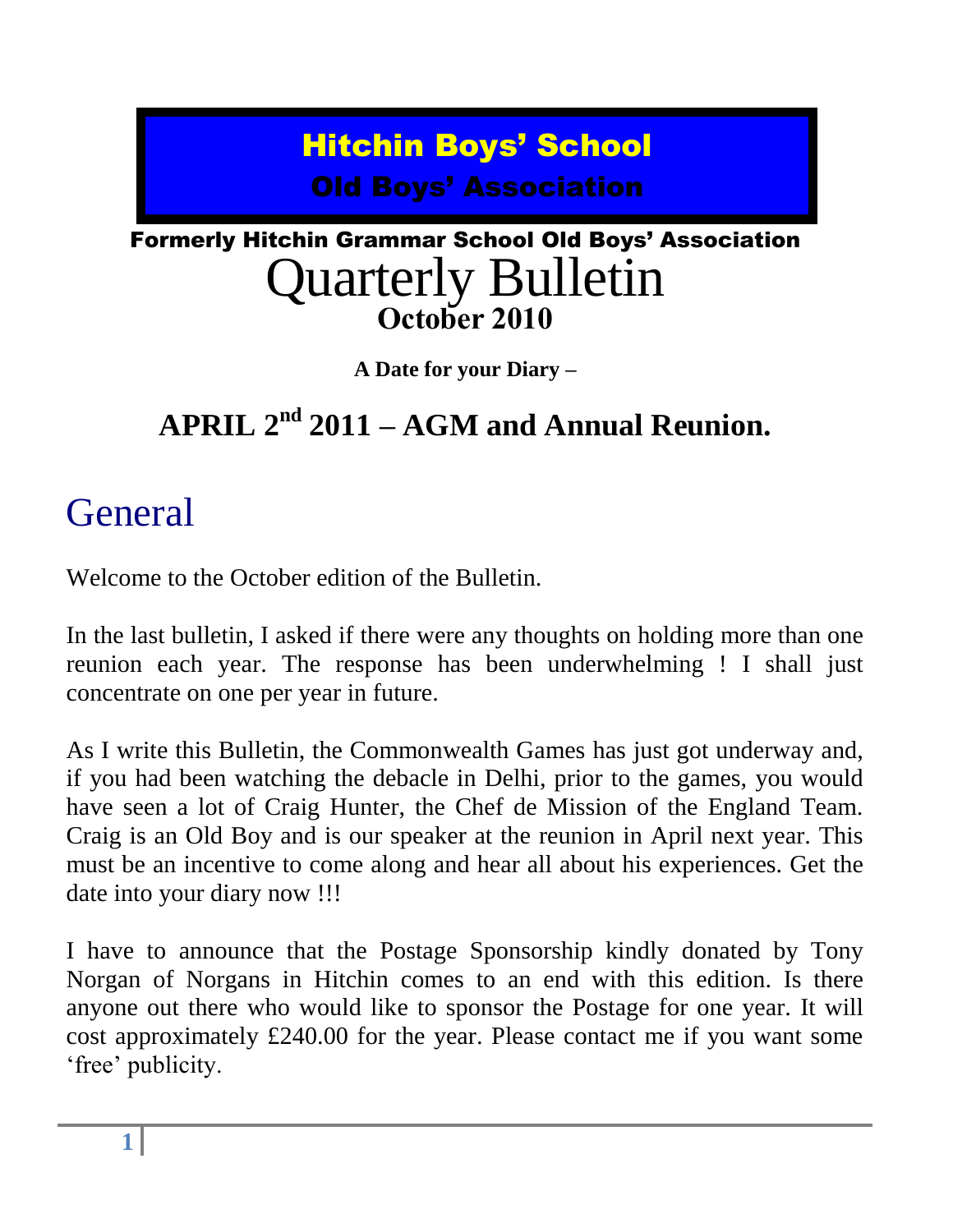I am delighted to inform you that we have a New Head Teacher, Martin Brown. Read all about him in "School News". We also have a reprise of Keith Wadsworth, written by Keith Allard, also in the "School News".

As I write, it is hopeful that David Stancombe will be standing down as Membership Secretary. We have a willing Old Boy to take on the task and save David having to travel to and from Norfolk on a regular basis. Again, we are tremendously indebted to David for resurrecting the Association and I am sure that we can possibly improve on David"s work with some more effort from Old Boys who are willing to come onto the Committee.

It is not an onerous task, four committee meeting each year, usually on a Wednesday evening, starting at 7.30pm, plus the AGM and Annual Reunion in April. Give it some thought and talk to me if you have any questions.

# New Members

I am pleased to announce that a number of the leavers this year have become members. We hope that they will be able to give us some insights into the start of their college life or first years at work. Then you will all be able to say "it wasn't like that in my day !!!'.

Welcome to Ed Farthing, Arron Laverty, Jake Delaney, Christian Warwick, Will Ginson, D C Hankin, Alex Coles, Ollie Lovett.

# News from Members

### **Keith Allard**

Just to update you about myself - although I retired at the end of the summer term 2008 I am still working at the school in a part time capacity teaching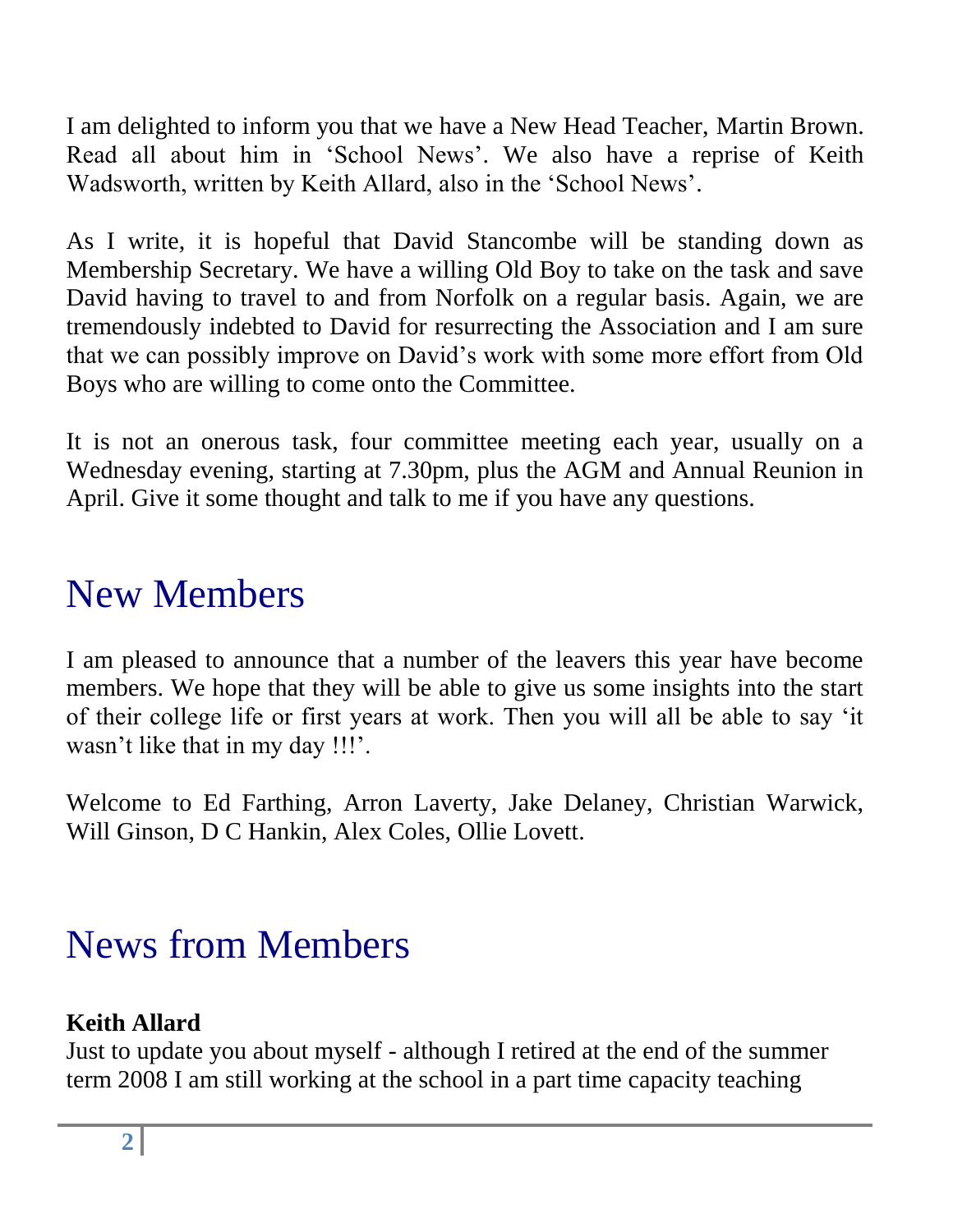GCSE and A level Geography and will be next year as well. Having joined the school in January 1976 I have now clocked up 34 years and two terms!! This year I have participated in field trips to Barton, Dorset, Lake District and Iceland so how can I possibly give it up?! Overall I have been involved in well over 100 field trips of various sorts whilst at HBS with Argentina being the furthest afield. All good fun!



www.norgans.co.uk

- Estate Agents New Homes Chartered Surveyors ●
- Lettings & Property Management ●

A vibrant forward thinking and respected property group. Established since 1989 and staffed with independent, experienced, approachable professionals who are committed to providing you with the very best advice and support to meet all your property needs.

8 Brand Street, Hitchin, Herts SG5 1HX Tel: 01462 455225 Fax: 01462 433669 Email: hitchin@norgans.co.uk

81 High Street, Codicote, Herts SG4 8XE Tel: 01438 821166 Fax: 01438 821168 Email: codicote@norgans.co.uk

Surveyors & Estate Agents Lettings & Property Management

30 Sun Street, Hitchin, Herts SG5 1AH Tel: 01462 455434 Fax: 01462 433285 Email: lettings@norgans.co.uk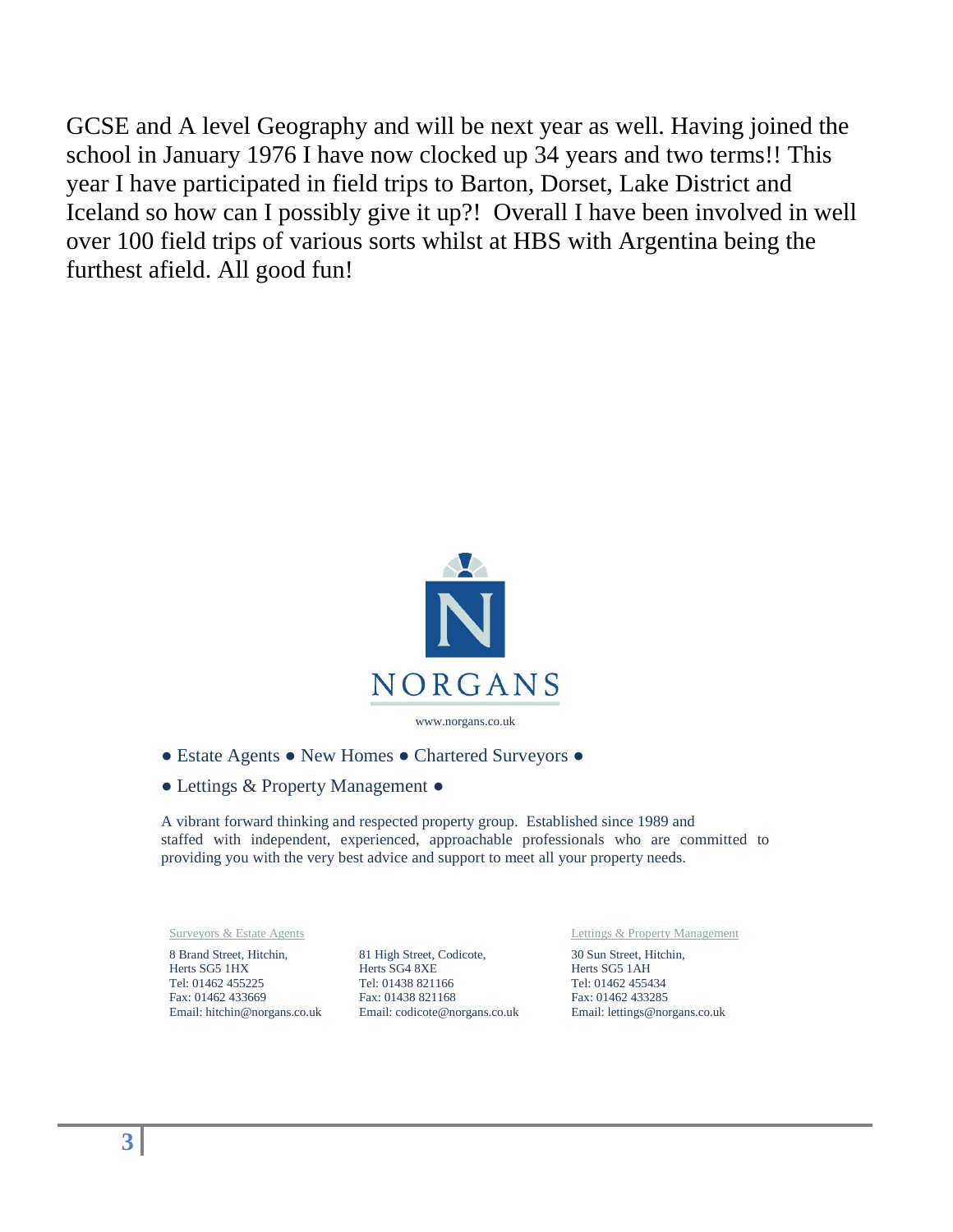#### **Bernie Cotton**

You can"t keep Bernie out of the news! Recently, he was privileged to attend an inaugural dinner for all GB internationals, during a World Cup event in Nottingham. It was to give two members of the 1948 Olympic Hockey team their Bronze Medals. There, Bernie met Denis Carnill for the first time, it was a pity that David Whitaker was not there as well, to make a trio of GB Olympians from the Boys School.

#### **David Ebers( 1954)**

David has updated us with a picture of himself, Tom Burges, Mike Steward and Johnny Davis, at the Cock Hotel in July 2010. It is the first time they have met for 60 years and David says they will continue to meet every year now, for the next sixty years !( I do have a photo if anyone would like a copy but it is 4mb in size, a bit large to download in the bulletin !)

#### **David Lee**

After school I obtained a B.A. (Hons.) in 'political science' from Portsmouth and then became a police officer in the Hertfordshire Constabulary. Initially I was based in Hertford but then transferred to Stevenage which was somewhat livelier! Since then I have been living back in Hitchin.

On leaving the police I started work for the Crown Prosecution Service, dealing with Crown Court case work including those involving Charles Bronson, known as "Britain"s most dangerous prisoner" and also the fraud trial of Lord Brockett as well as numerous murders. This was largely in Hertfordshire and Bedfordshire but I did deal with a few trials at the Old Bailey as well. This was followed by a job as an internal auditor with the DTI, based in London. Whilst there, I obtained further qualifications, including a post graduate diploma in 'internal audit and management' and becoming a PIIA (Practitioner of the Institute of Internal Auditors).

I then moved, as an internal auditor, to the "Big Five Firm" Arthur Andersen (later "Andersen"). I spent much of my time uncovering and dealing with fraud at clients on top of my routine internal audit role. I then transferred internally onto the "Fraud and Integrity Risk Team" at Andersen, which was my dream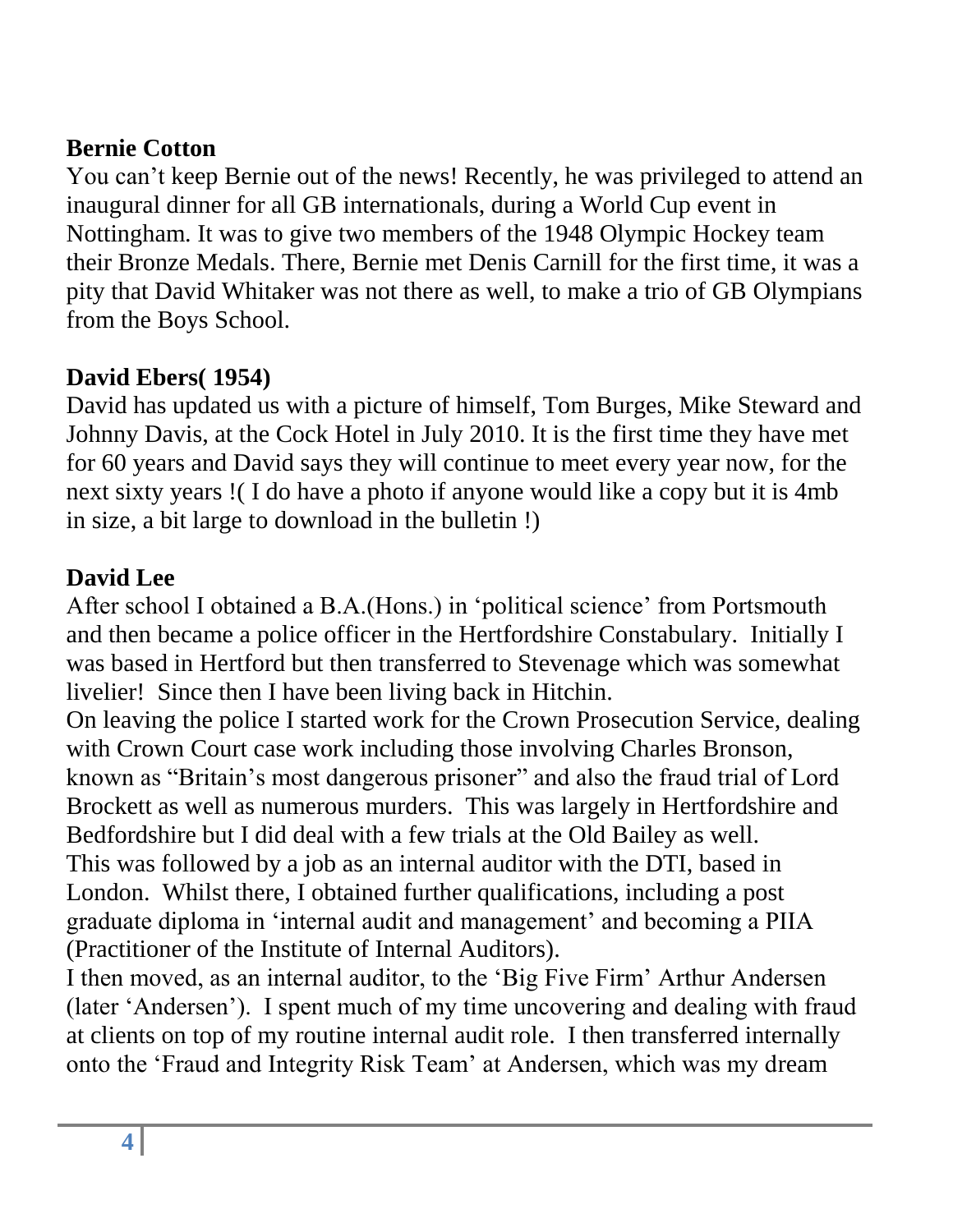job. The Enron debacle in the USA led to the global collapse of Andersen and I was made redundant. (Anyone got any similar jobs for me!)

I worked for a couple of years for my own company, providing fraud risk and fraud investigation services to various public and private sector clients. During this time I also became a CFE (Certified Fraud Examiner of the Association of Certified Fraud Examiners).

My next job was as a Fraud Team Leader at ParkHill Audit Agency, managing a team which provided counter fraud services to a number of NHS clients across London and Essex.

My current job is as the 'Fraud Prevention Manager' at Transport for London and I am still studying, most recently obtaining the Diploma in Financial Crime Prevention from the International Compliance Association. As for the future? Watch this space.

Outside work I have tried various past times, including parachuting, some time in the T.A. (which unfortunately came to an end when I moved to Arthur Andersen and an increased work load) and I also used to do a lot of road running, including running the London Marathon seven times – and once helping out as a marshal. I expect my school games teachers may find that hard to imagine. Unfortunately an arthritic knee has put an end to most of this. I used to spend a lot of time combining my two favourite past times – travel and running. I run with the 'hash house harriers' which is mainly off road (better for the knees) and non competitive. I also often travel to south east Asia, where I have many friends (and now family), to run with hash house harrier groups out there. In that part of the world I have run "hashes" in Indonesia [Bali and Sumatra, dodging the tigers in the jungle and running up - and down- a couple of active volcanoes], Thailand, India, Burma, the Philippines, Singapore, Hong Kong, China, Peninsular Malaysia (notably Kuala Lumpur where hashing was founded in 1938 by British expats), Malaysian Borneo, Vietnam, Cambodia and Laos! Circumstances have slowed me down a bit now as almost three years ago I finally got married to my wonderful wife Pae (who is Thai) and now have an eight year old step daughter (known as "Bam") and an eighteen month old daughter, Samantha.

Work and a young family keeps me busy these days, though I do find time to sit on the Finance and General Purposes Committee of the Worshipful Company of Security Professionals [\(http://www.wcosp.com/\)](http://www.wcosp.com/) , of which I am a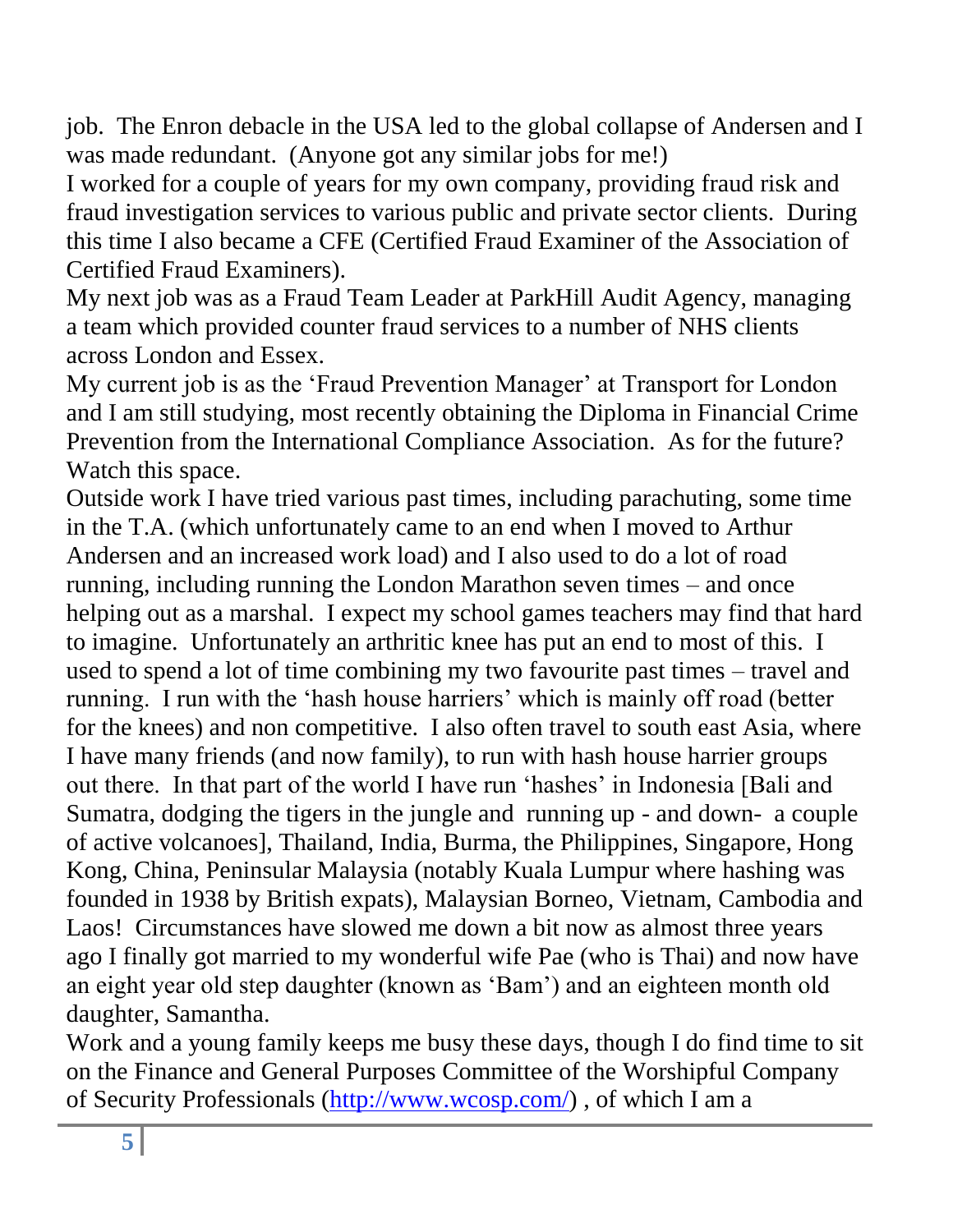liveryman, and attend a number of their events. I am looking forward to their annual dinner being held in the Mansion House in October.

I am still in touch with a number of old boys and, with some of them, attended the centenary old boys" dinner (even though I am not listed on the site as an attendee!) and hope to attend more in future.

### **Steve Dingley**

6 th form pupil 1968-70 (Moved from Buckhurst Hill GS, Loughton, Essex) Lived in Great Offley where my Mum & Dad ran the village store for several years.

A-levels obtained Economics, Geography, Maths

Known Associates – Marek Malarowski, Brian Soulsby, Martin Baxter Credited for – Being caught in the Highlander public house during school time and restricted to the library during free periods. This offence resulted in a general clampdown on free period activities for the other members of the  $6<sup>th</sup>$ form and thus made me very popular for a while. I was not the only culprit! Memories of Hitchin – Frequenting the "Hermitage" Ballroom to see local rock group "Stray"

What happened when I left school? I got a part-time job working at 'Brookers' hardware store and worked as a driver doing deliveries. I started a 'proper' job working in the local Estate Agents, Auctioneers & Surveyors "George Jackson & Son" for a few months. By a sheer fluke I took a Computer aptitude test at ICL (International Computers Ltd) and started work as a Computer Operator in Stevenage. I then got married and moved to Letchworth where I continued working for ICL at their HQ in the 'Broadway'. Since then I have had a long and varied career in I.T. working for Anglian Water in Huntingdon, Cambridgeshire and some small I.T. companies being based in Sandy, Beds for many years and moving on to Oxfordshire.

In 2003 I emigrated to Arizona, USA where I have been for the last 7 years working as a Software Developer, Technical Consultant and Product Manager. The president of the Company turned out to be an ex-pat originating from St. Neots. I have an elder daughter living in Miami, Florida and a younger daughter living in Cambridge – 3 grand-children at the last count. I stumbled on the Hitchin Boys School website, and was intrigued to see that Marek was listed as a member. I would very much like to get in touch with him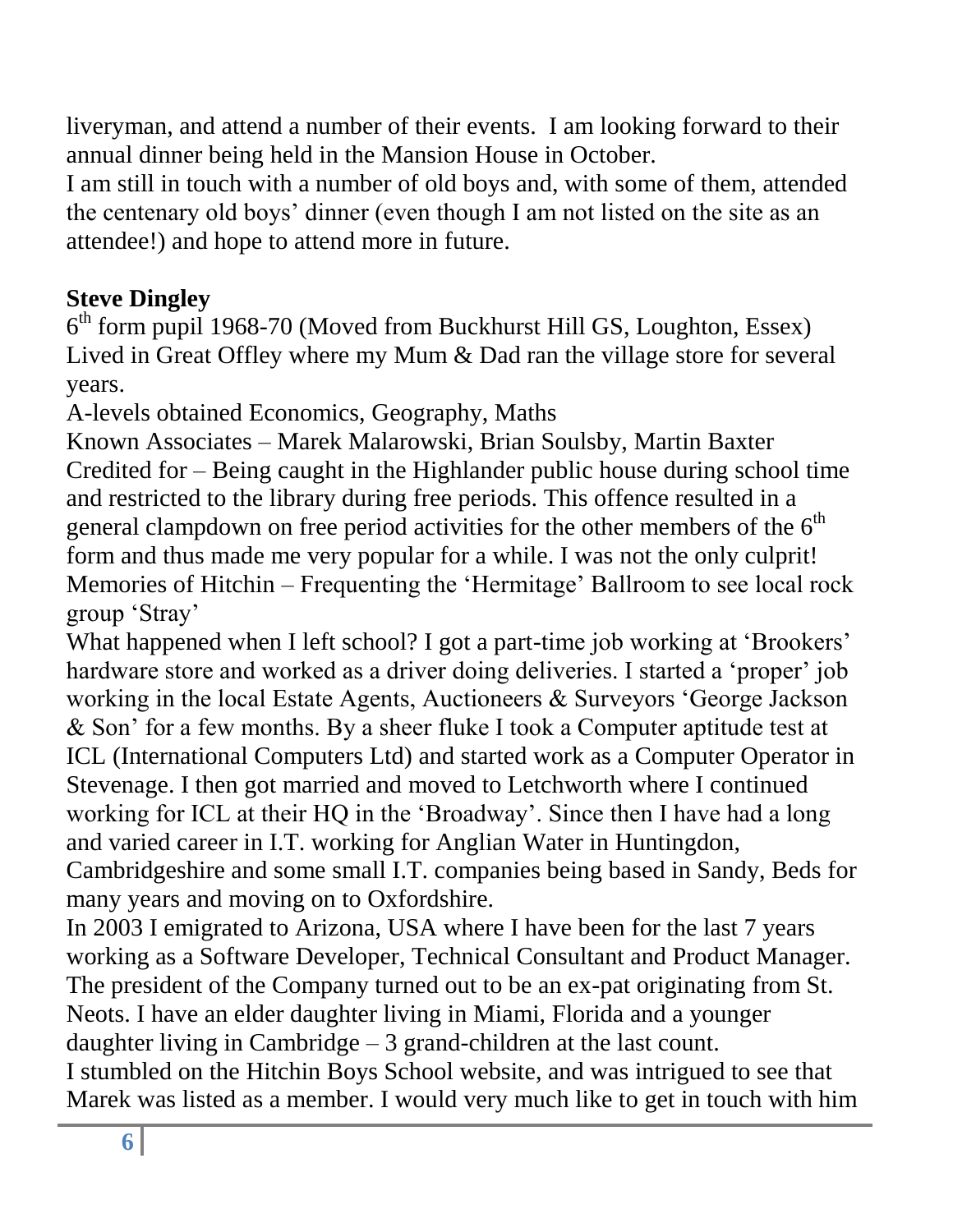(and anyone else of that era) and to relive some happy memories. I will endeavour to dig out some photos from that era. Here is a photo of me taken at age 25.



**Jonathan Lomas** – (Article prepared by Richard Whitmore)

### **Old Boy Wins Canada's Highest Civilian Honour**



Professor Jonathan Lomas, a pupil at our school in the 1960s has been awarded Canada"s highest civilian honour – Officer of the Order of Canada.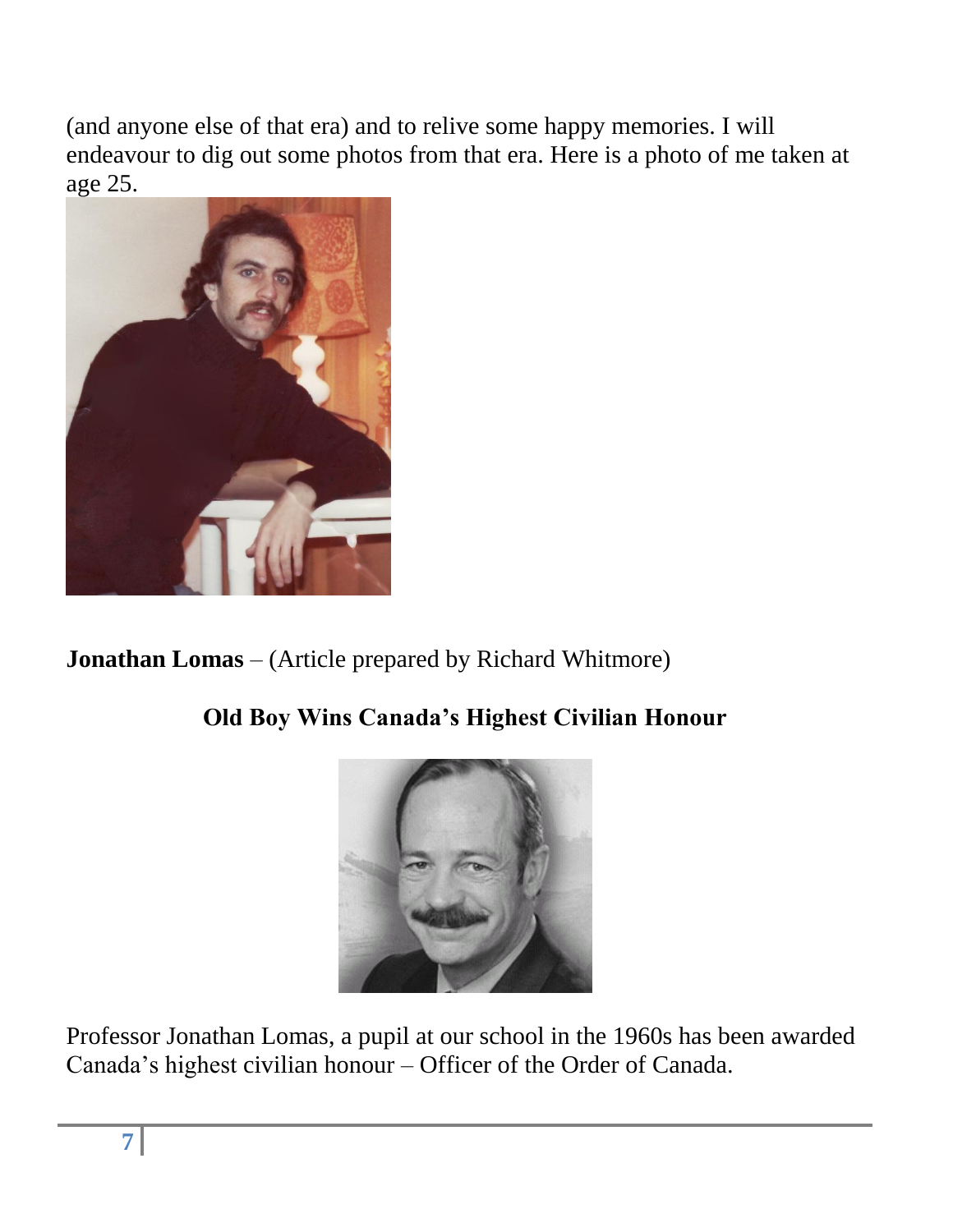Now aged 57 Jonathan recently retired from the post of Chief Executive Officer of the Canadian Health Service Research Foundation. According to the citation, he received his award "for promoting and advancing the role and impact of research evidence in Canada"s health sector." A resident of Ottawa, he remains a consultant to several government departments in the USA, Australia and Britain and also advises the World Health Organisation.

Jonathan is the younger son of the late Roy Lomas, for many years editor of the Hitchin based *Hertfordshire Express*, which he built up into the largest-selling newspaper in North Hertfordshire. The paper was later acquired by the company that now owns *The Comet*. Jonathan"s mother Margaret now lives in Surrey. His elder brother, Tudor, is also an Old Boy who, for some years worked as a BBC correspondent and today remains in broadcasting, working from his home in The Netherlands.

Jonathan had also considered journalism as a career – a fact he touched on five years ago when he was interviewed by the Canadian magazine *Healthcare Quarterly*. Here is part of what he had to say:

*"When I finished university in Britain in the early 1970s, I faced a clear "fork in the road" – an internship with the Independent Television Network in London and become a journalist, or a Commonwealth Scholarship to go to "the other London" in Canada and be a graduate student in psychology.*

*With a newspaper editor father and a BBC journalist brother, the family gene was certainly strong and beckoning. Nevertheless, the allure of the colonies and the dismal state of Britain"s 1970s economy drew me to Canada, graduate school and eventually the challenge of organizing the un-organisable – health policy.*

*To this day, however, I find very attractive the task of taking complex and sometimes esoteric issues and accurately simplifying them for broader access. To the extent that health policy relies on the accurate translation of complex research into useable knowledge, I do a kind of journalism with our work at the*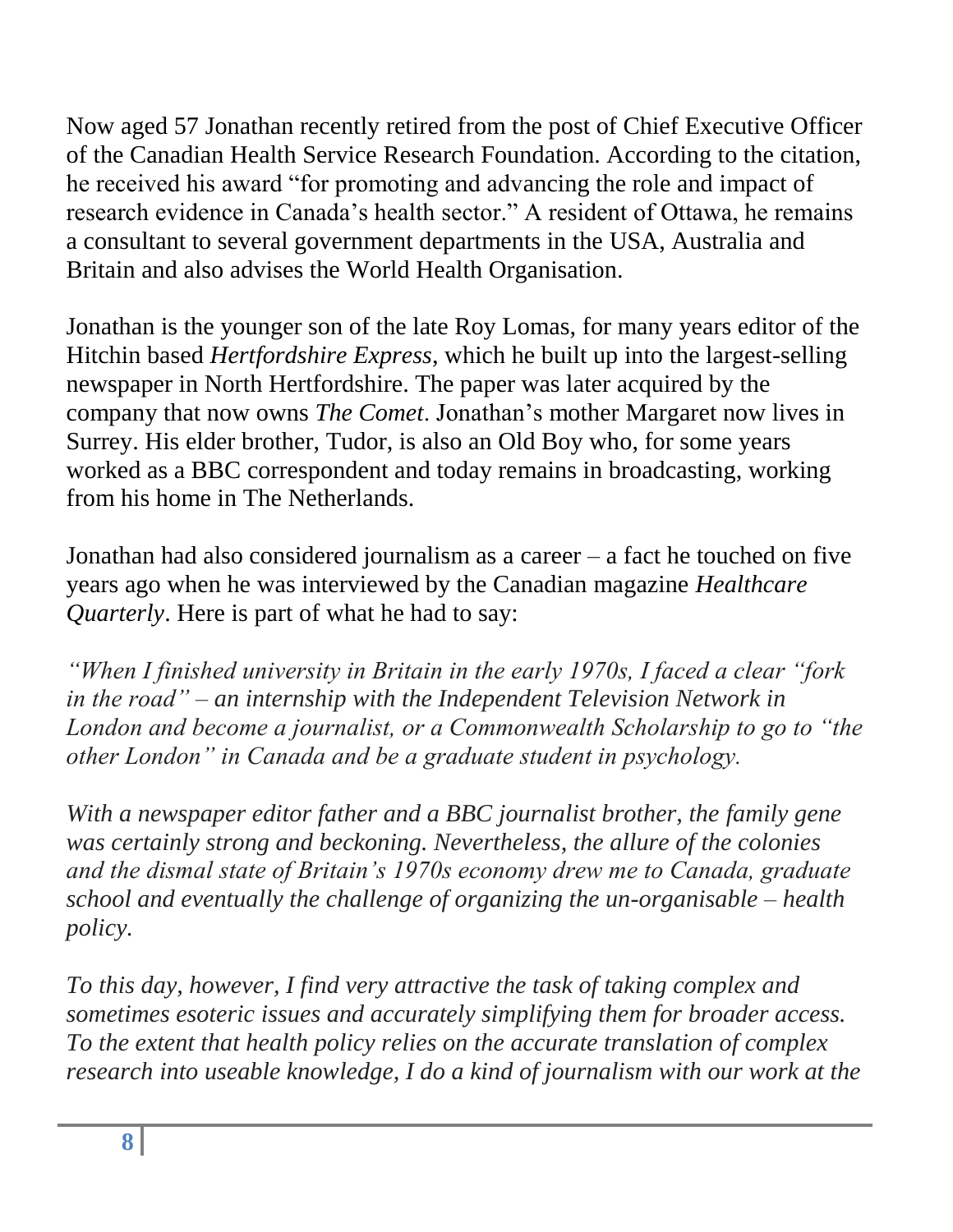*Canadian Health Services Research Foundation. The communication part of knowledge transfer is, after all, just glorified science journalism.*

*But I also suffer from a short attention span. Thus, I look with some envy on journalism"s deadline imperative and its immediate feedback loop – write it today, and see it broadcast or published tomorrow. This excitement stands in sharp contrast to the months or, more commonly, years that under-pin the publication cycle of academia or the policy cycle of governments.* 

*I have flirted with the field as an amateur journalist, doing occasional pieces for newspapers or interviews for broadcast media. On each occasion, I am struck by the discipline demanded by this kind of discourse. In less than the time it takes to drink a cup of coffee, you must make what you believe in compelling to a large and varied audience, and even motivate them to action. For all its shortcomings – and there are many – journalism remains the backbone of society"s most effective tool of public engagement – great storytelling."*

#### **Anthony Brown (1967)**

Thank you for confirming my life membership of the Association. I am afraid I can offer little information for the bulletin. I took early retirement at the age of 50 in Jun 2000 from Royal Mail, where I had worked since 1967, after a brief stint at Luton Co-op grocery department. I spent my entire Royal Mail career in the basic clerical grade, ending as a Letters Administrator 1 at Bedford, after spending most of my career at Luton.

My brother Peter (1959 intake-left 1966) now lives in Rugby. A contemporary of mine, Raymond Douglas Hodgson, appears to be missing from your 'year groups online'. He was in the 1961 intake into form 1b. I lost track of him when he went to university in, I think, Sheffield. Two other contemporaries of mine are keen Hitchin Town FC supporters, Harry Wright (who lives in Scotland) and Richard Bunyan. At Fishponds Road another regular is Allan Hughes (1966 or 1967 intake?). The premature death last year of Alan Sexton (1964 intake), once secretary of the Canaries, was a great loss to all who knew him.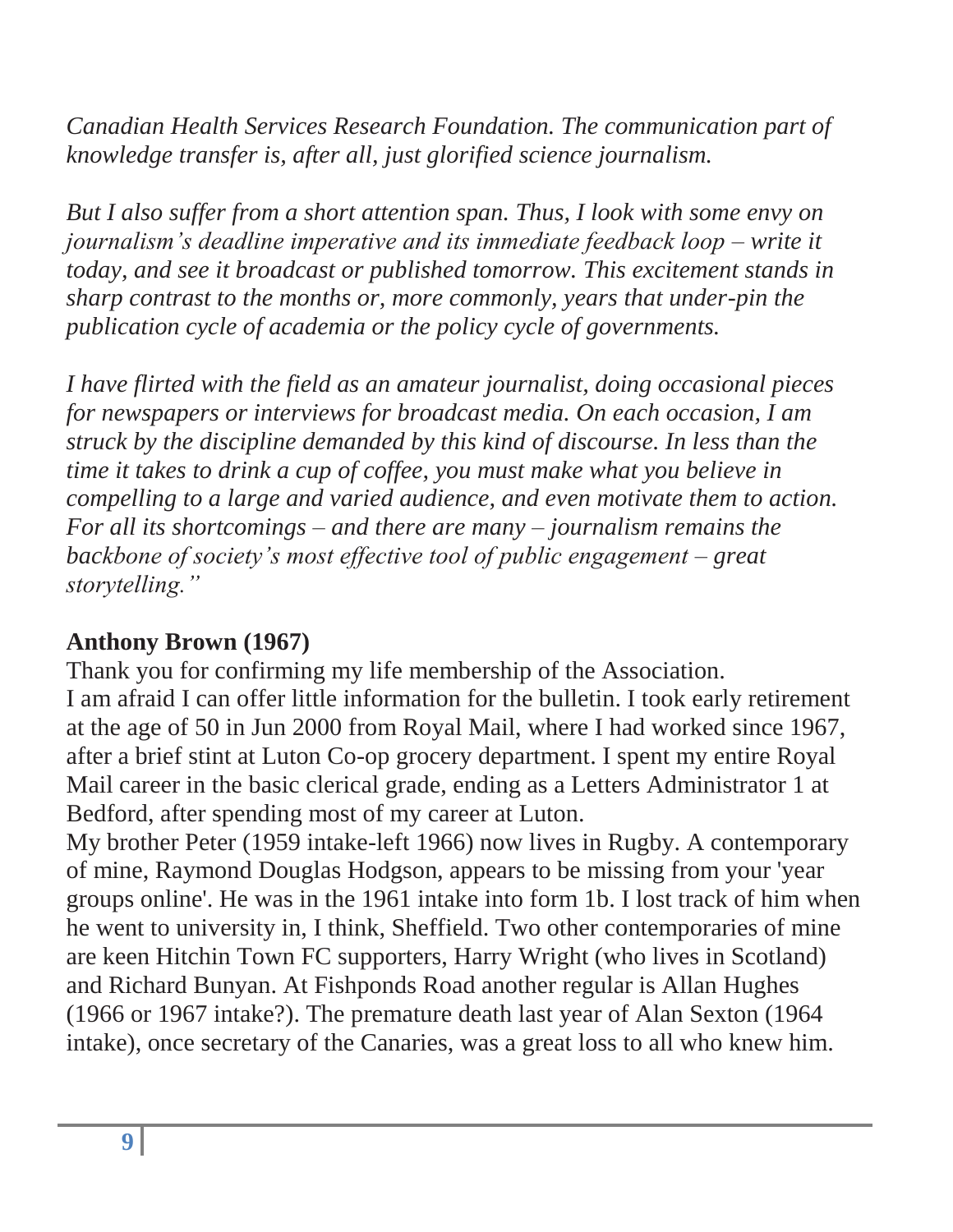ED :- I have also heard from many other old boys, usually those who have forgotten the User Name and Passwords for the web site !!

Please keep in touch, through me, to tell your old friends where you are and what you are doing now. Then arrange to meet up for the reunion on April 2<sup>nd</sup> 2011.

# School News

As I said earlier in the Bulletin, we have a new Head teacher, Martin Brown.

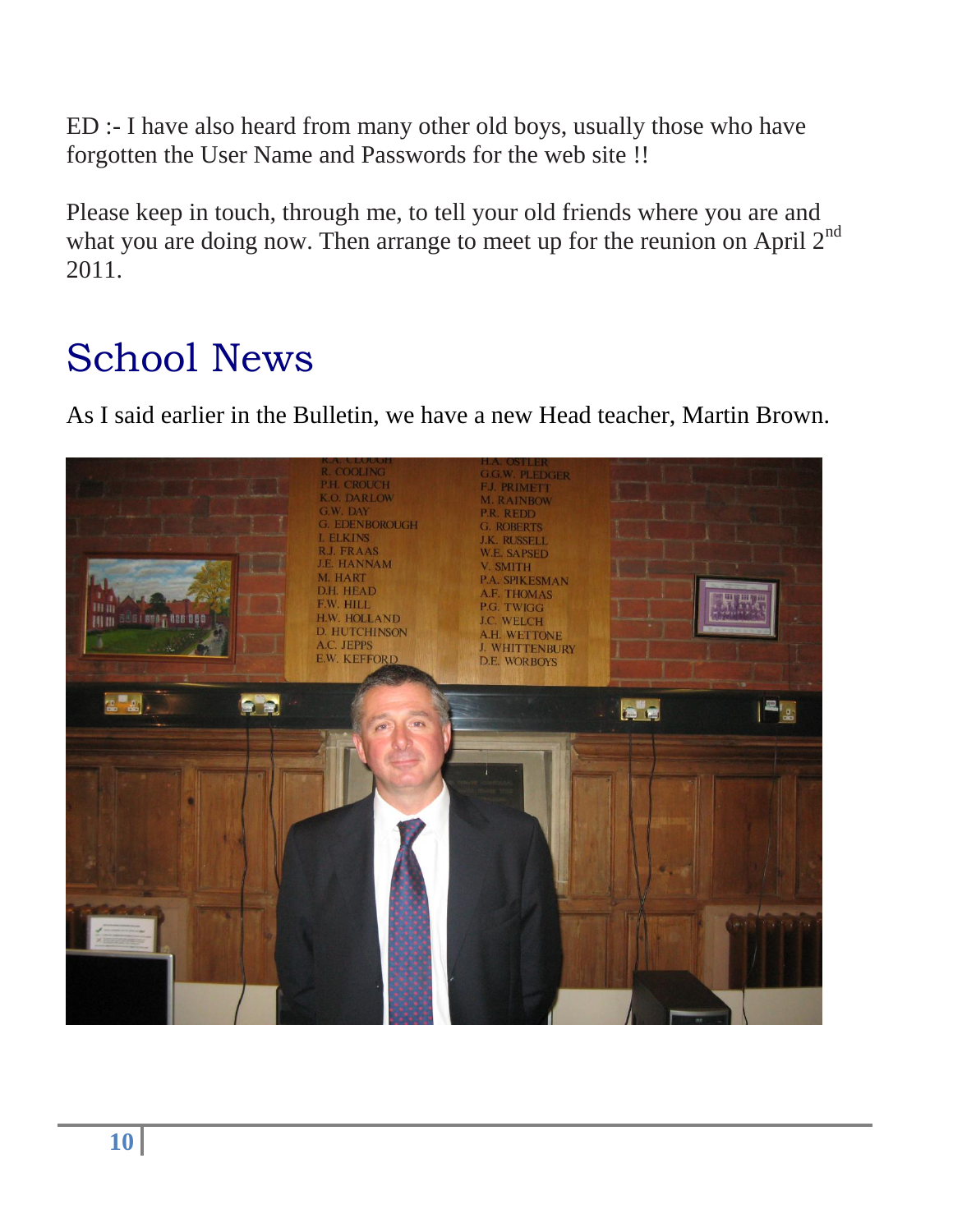"*Originally from Manchester, Martin has been in Senior Leadership of schools in Inner London for over 9 years.* 

*Educated at William Hulme"s Grammar School for Boys in Manchester, Mr Brown studied German and English at Royal Holloway College, University of London.* 

*Now married with two children and living in St. Albans, he says he is "delighted, proud and privileged" to have become Head at Hitchin Boys" in September 2010.*

*He was until recently Deputy Head at Wembley High Technology College which is one of the most improved schools in the country. In 2004 exam results were struggling around the 40% of students achieving 5 GCSEs at A\*-C. In 2010 Mr Brown was proud to be leaving Wembley High with a figure of well over 90% of students achieving 5 A\*-C.*

*This turnaround was achieved through teamwork, rigorous focus on monitoring student progress, high expectations and thorough systems at all levels of the school.* 

*At Hitchin Boys" School, Martin intends to maintain the great traditions which we have all cherished in our time at the school, while at the same time bringing innovation to teaching and learning, monitoring systems and continued high expectations of all the boys.*

*Hitchin Boys" School stands for great attitudes, great achievements and a great community. With a vision of excellence for all as the primary aim we hope the school can go on to even greater things in the future.*"

We are all looking forward to working with Martin for many years to come.

However, we must not forget Keith Wadsworth and here is a memory of his achievements over his years at the school. This was provided by Keith Allard,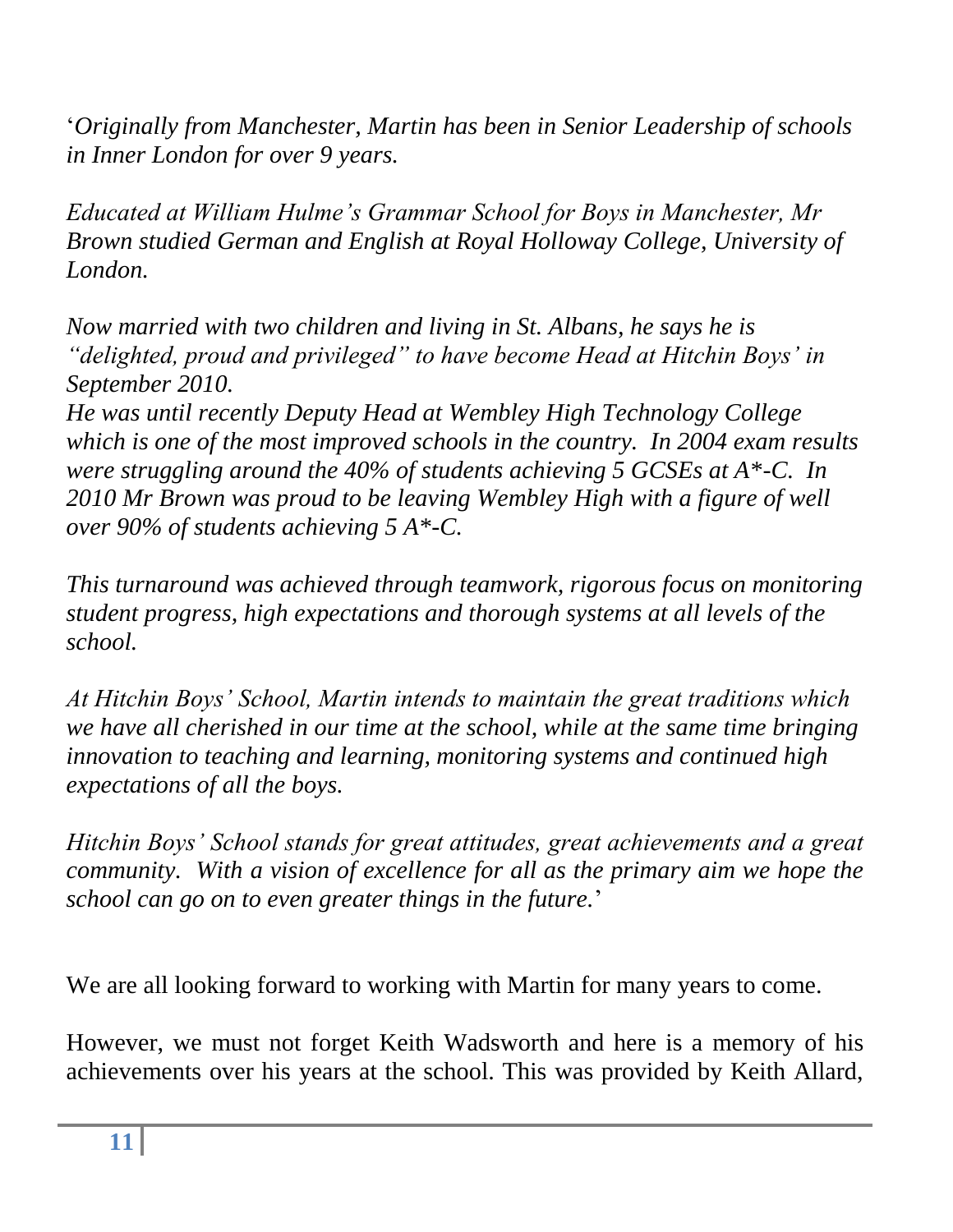who recently semi-retired (See Old Boy"s News above) after a distinguished career at the school

*"Keith became Headteacher of Hitchin Boys" in September 1999 and retired at the end of August 2010 having completed eleven years at the helm.*

*Keith has built on the strengths and traditions of the school moving it forward so that the best of the new is blended with the best of the old. Along the way there have been significant achievements.* 

*The gaining of Technology College status and the commitment to use this across the school so that all students and staff have been able to benefit from technology in the classroom has been a huge step forward. The success of the school has been such that it now has a second specialism, Modern Foreign Languages, an achievement which only a small number of schools can claim. Standing next to the pavilion is another notable sign of Keith"s time as Headteacher of which he can be very proud – the new Sixth Form Centre. The difference this has made to the ever growing Sixth Form at the school cannot be over estimated – the move from the old Bancroft buildings on the edge of the school site to a purpose built centre in the heart of the school has given staff and students a superb environment in which to work, not least for the panoramic view up the school field. The time, care and thought that Keith put into this project to ensure that the school got the best facility it could for the money available is a reflection of the commitment he has put in to the school and its students and staff on a daily basis.*

*At the heart of Keith"s approach and philosophy has been the importance of the individual student, and at a time when everything seems to be measured and targets set it can be easy to lose sight of this. Keith has ensured that the right balance has been kept, using data to inform and take relevant action, but never forgetting the fact that students are individuals, who develop and progress at different rates.*

*Keith has continued the tradition of a school with a low annual turnover of staff and this is a tribute to the happy working atmosphere which he has fostered. His style has been to set, through discussion, the path forward for the school and to have the confidence in the staff to go out and deliver this vision whilst always offering his support and guidance. This approach has enabled many*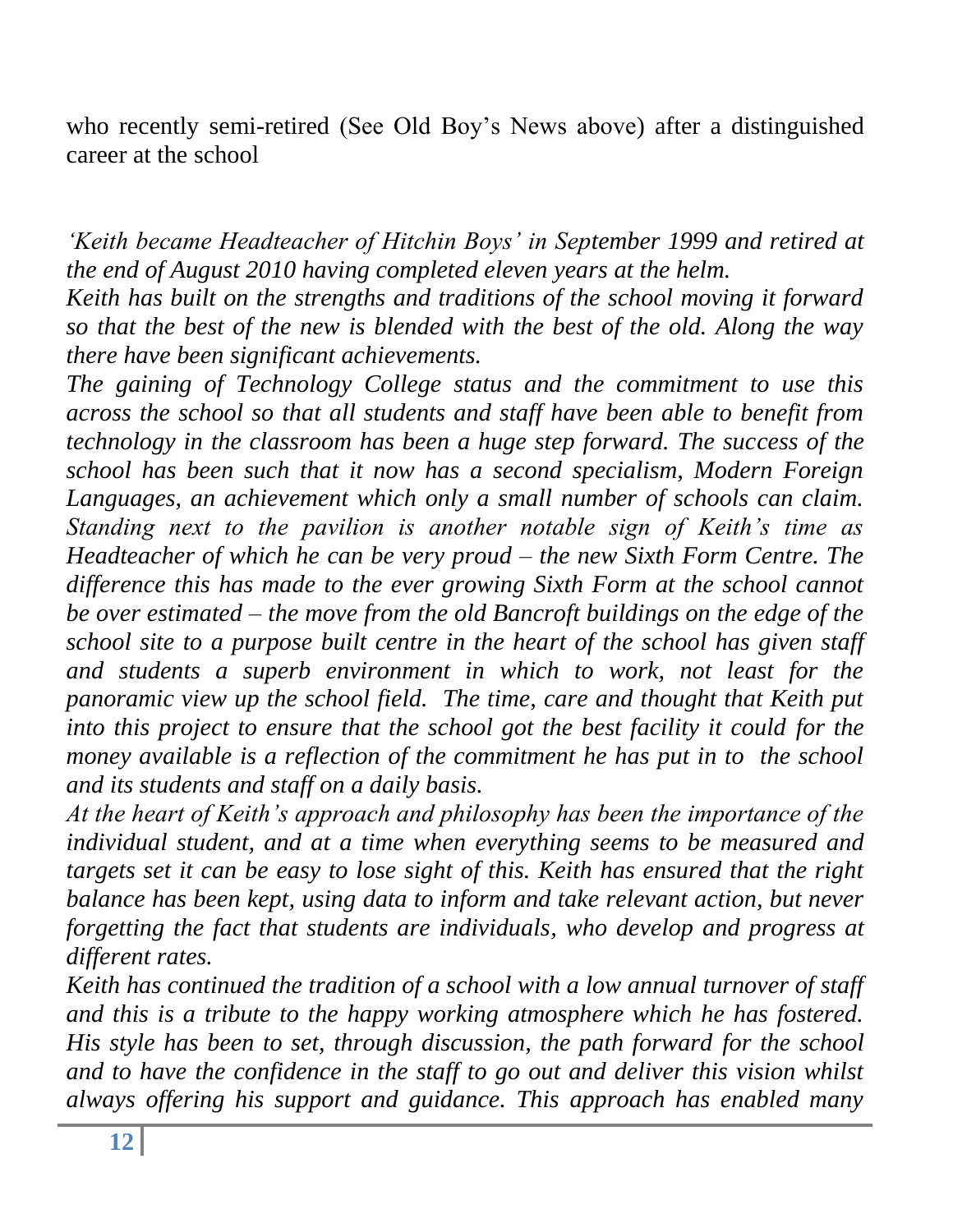*staff to develop their experience and skills in a supportive ethos and thus enhance the learning environment for the students. The range of activities available for students at the school is a tribute to the environment which Keith has created."*

*He has a genuine interest in and care for others and this has underpinned all his work with students and staff. As a teacher he is consistent, and has that precious knack of being able to have fun with the students as well as doing the more disciplinary aspects of the job. His obvious pleasure in the success of students at Hitchin Boys" is clear for all to see and watching him interacting with students at the end of year concert summarises in so many ways why he has been such a good head for HBS.*

*In the book "We Were There" published to celebrate the centenary of The Old Boys" Association, Patrick Stockbridge (Head Boy 2007/8) wrote "I think my favourite characteristic of what I can now call my ""old school"" is that it has the ability not to take itself too seriously, providing a thriving learning environment without losing the ability to have fun." This is a fitting tribute to Keith – under his leadership the school has been very successful academically and in so many other ways, but it has always been achieved in a good humoured and caring way.*

*We thank Keith for his hard work and his commitment to the school and wish him and his wife Heather a long and happy retirement."*

The School's GCSE results were the best ever. with  $80\%$  of pupils getting  $5A^*$ to C grades. Keith Wadsworth stated that "by any criteria it was the best results the school had ever had. Half the boys have got 10 or more  $A^*$  to C passes and nearly three quarters have got at least one A or A\* grade. We are absolutely thrilled

HBS attained a 98% pass rate, with around 40% of students achieving Grades B and above.

Keith said we know that around half got their first pick at university. We are also pleased with boys who aren"t at the highest academic level who got 2 A levels. We also have a student who didn"t get his university place last year, despite the fact that he got four A's and a B. He then came back and got an  $A^*$ and is going this year.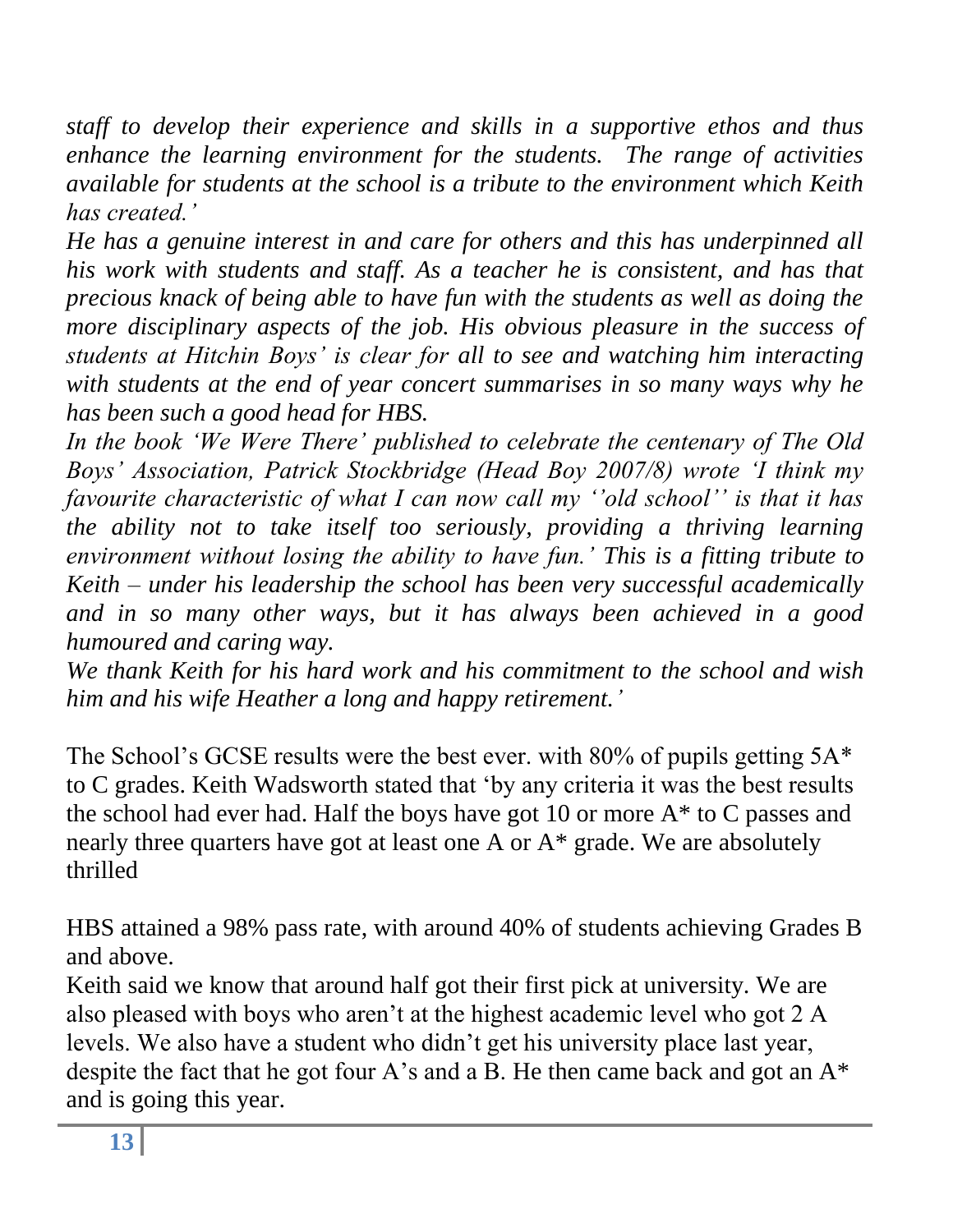The end of an era has been signalled, with the Scouts moving to the Cricket Pavilion, as the Scout hut has passed beyond the repair and fix stage. The kitchens have had to have a major Health and Safety revamp, which has stopped a number of other projects being started. However, there has been a lot of redecoration and renovation carried out during the Summer.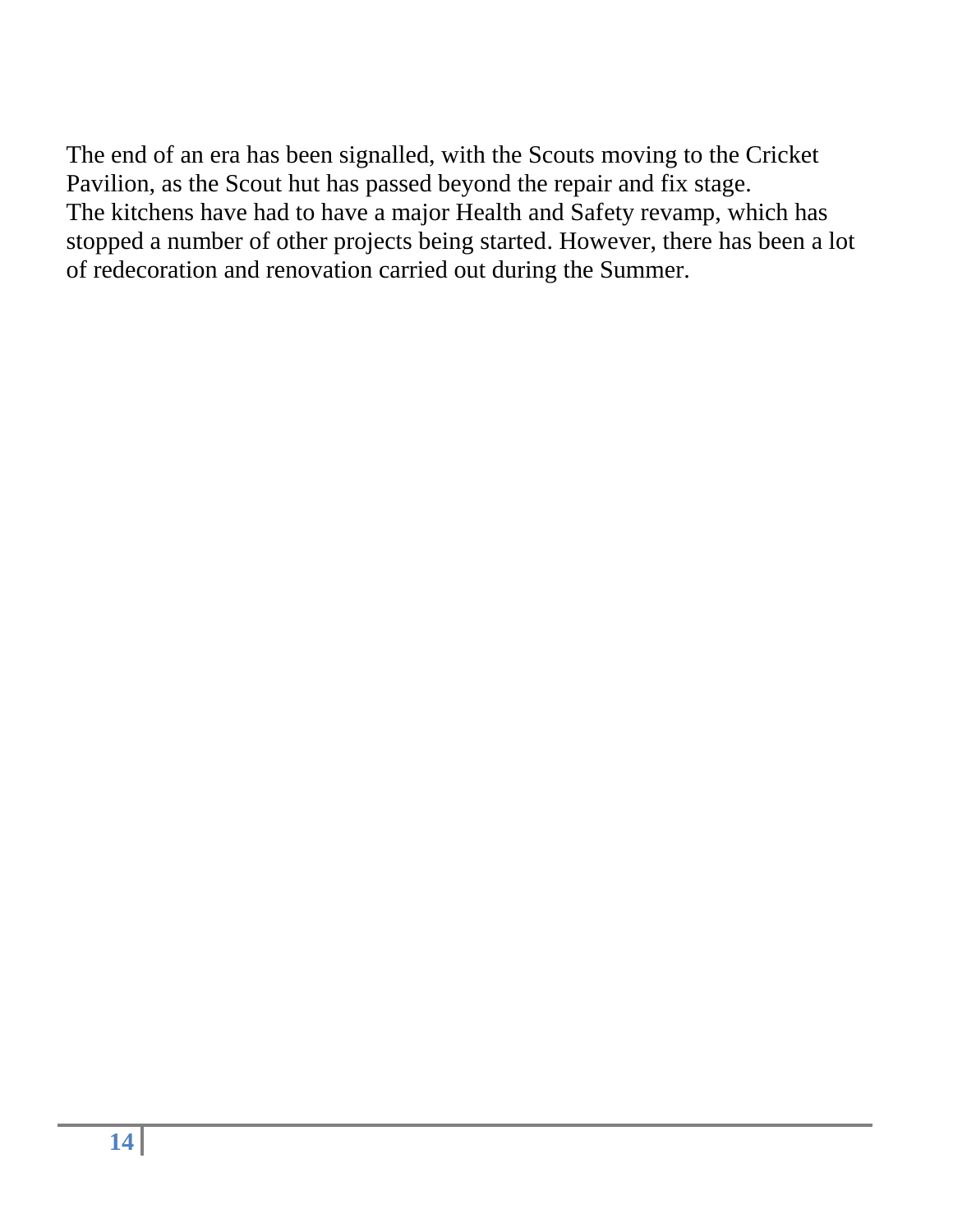## Memorabilia Sales

My special offer of the last bulletin only sold two sets, very disappointing !!

Offer is still open.

### **\*\*\*\*\* Special Offer – All three items for £10.00, including p&p !!!**

**All prices include postage and packing.**

**Centenary Badge - £5.00**



**Print of school view – signed and numbered - £5.00**

**CD of centenary concert + programme - £5.00**

#### **ORDER FORM**

Item(s) required :- ...............................................................................

Name: ……………………….......................

Years at School: …………. - ……………….

Address:

………………………………………………………………………………………………………………

………………………………………………………………………………………………

Cheques made payable to HBSOBA and sent to Peter Hollingsworth – contact details are at the end of the bulletin.